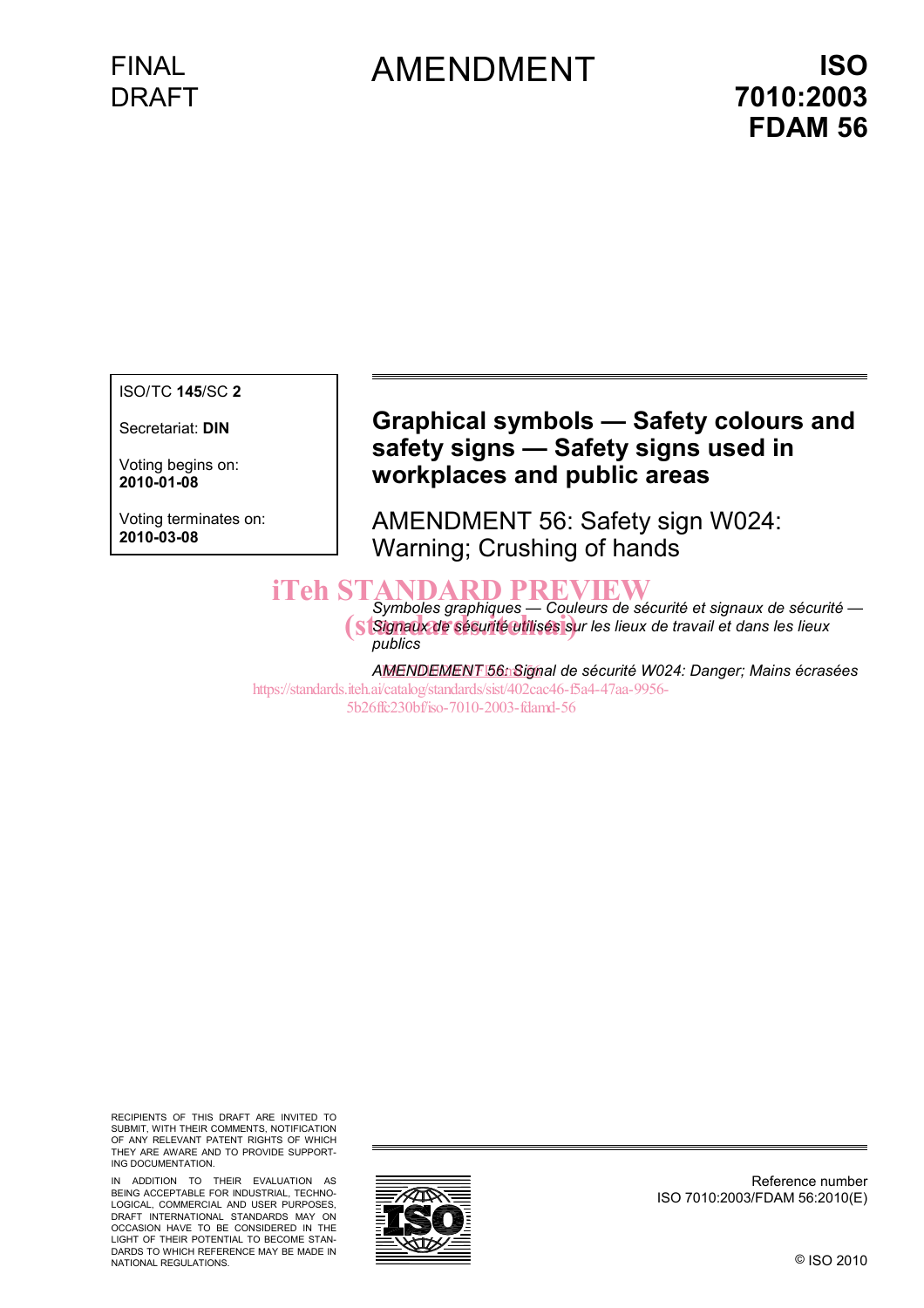#### **PDF disclaimer**

This PDF file may contain embedded typefaces. In accordance with Adobe's licensing policy, this file may be printed or viewed but shall not be edited unless the typefaces which are embedded are licensed to and installed on the computer performing the editing. In downloading this file, parties accept therein the responsibility of not infringing Adobe's licensing policy. The ISO Central Secretariat accepts no liability in this area.

Adobe is a trademark of Adobe Systems Incorporated.

Details of the software products used to create this PDF file can be found in the General Info relative to the file; the PDF-creation parameters were optimized for printing. Every care has been taken to ensure that the file is suitable for use by ISO member bodies. In the unlikely event that a problem relating to it is found, please inform the Central Secretariat at the address given below.

# iTeh STANDARD PREVIEW (standards.iteh.ai)

ISO 7010:2003/FDAmd 56 https://standards.iteh.ai/catalog/standards/sist/402cac46-f5a4-47aa-9956- 5b26ffc230bf/iso-7010-2003-fdamd-56

#### **Copyright notice**

This ISO document is a Draft International Standard and is copyright-protected by ISO. Except as permitted under the applicable laws of the user's country, neither this ISO draft nor any extract from it may be reproduced, stored in a retrieval system or transmitted in any form or by any means, electronic, photocopying, recording or otherwise, without prior written permission being secured.

Requests for permission to reproduce should be addressed to either ISO at the address below or ISO's member body in the country of the requester.

ISO copyright office Case postale 56 • CH-1211 Geneva 20 Tel. + 41 22 749 01 11 Fax + 41 22 749 09 47 E-mail copyright@iso.org Web www.iso.org

Reproduction may be subject to royalty payments or a licensing agreement.

Violators may be prosecuted.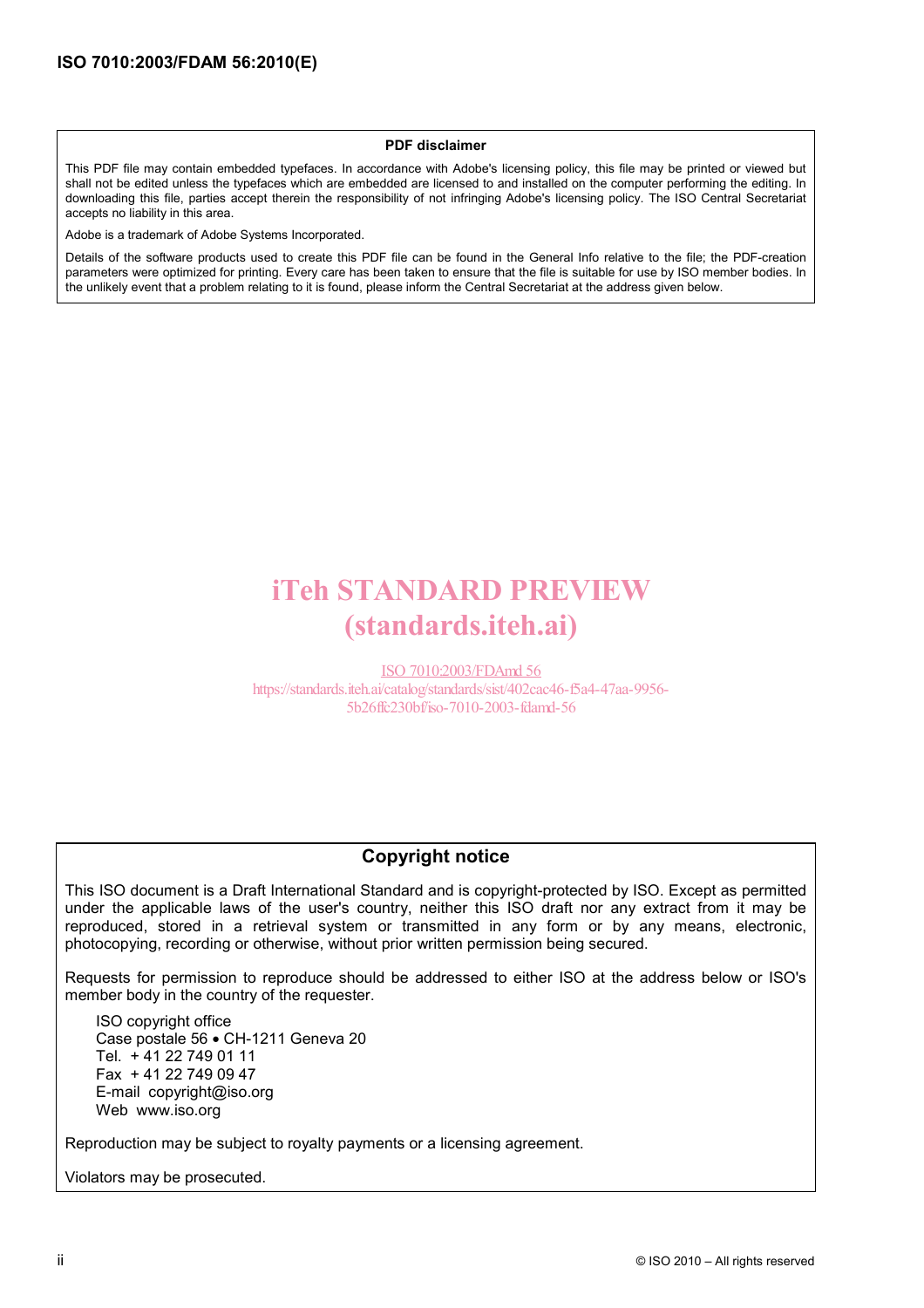### **Foreword**

ISO (the International Organization for Standardization) is a worldwide federation of national standards bodies (ISO member bodies). The work of preparing International Standards is normally carried out through ISO technical committees. Each member body interested in a subject for which a technical committee has been established has the right to be represented on that committee. International organizations, governmental and non-governmental, in liaison with ISO, also take part in the work. ISO collaborates closely with the International Electrotechnical Commission (IEC) on all matters of electrotechnical standardization.

International Standards are drafted in accordance with the rules given in the ISO/IEC Directives, Part 2.

The main task of technical committees is to prepare International Standards. Draft International Standards adopted by the technical committees are circulated to the member bodies for voting. Publication as an International Standard requires approval by at least 75 % of the member bodies casting a vote.

Attention is drawn to the possibility that some of the elements of this document may be the subject of patent rights. ISO shall not be held responsible for identifying any or all such patent rights.

Amendment 56 to ISO 7010:2003 was prepared by Technical Committee ISO/TC 145, *Graphical symbols*, Subcommittee SC 2, *Safety identification, signs, shapes, symbols and colours*.

### iTeh STANDARD PREVIEW (standards.iteh.ai)

ISO 7010:2003/FDAmd 56 https://standards.iteh.ai/catalog/standards/sist/402cac46-f5a4-47aa-9956-5b26ffc230bf/iso-7010-2003-fdamd-56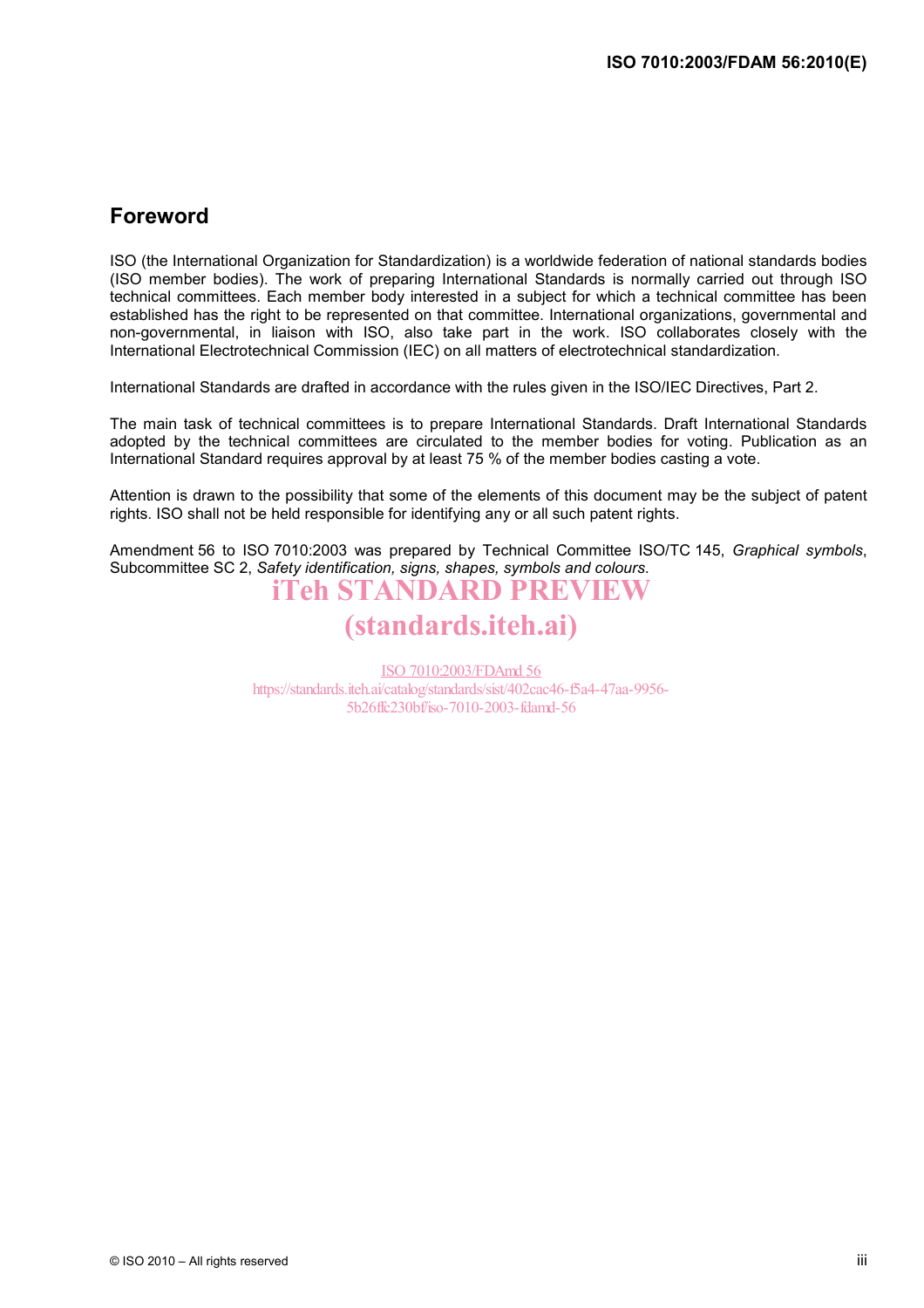# iTeh STANDARD PREVIEW (standards.iteh.ai)

ISO 7010:2003/FDAmd 56 https://standards.iteh.ai/catalog/standards/sist/402cac46-f5a4-47aa-9956- 5b26ffc230bf/iso-7010-2003-fdamd-56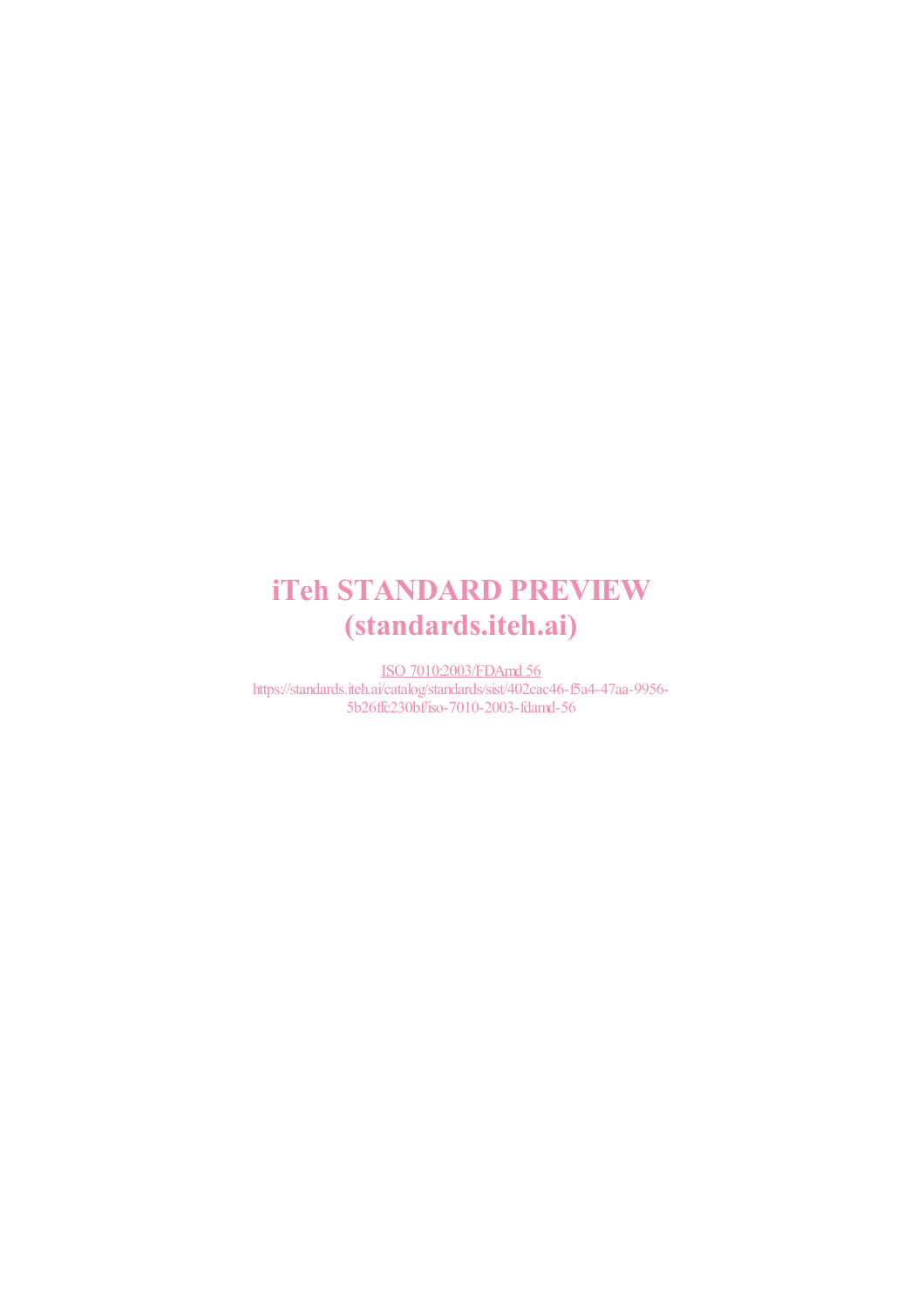### **Graphical symbols — Safety colours and safety signs — Safety signs used in workplaces and public areas**

### AMENDMENT 56: Safety sign W024: Warning; Crushing of hands

**IMPORTANT — The colours represented in the electronic file of this International Standard can be neither viewed on screen nor printed as true representations. Although the copies of this International Standard printed by ISO have been produced to correspond (with an acceptable tolerance as judged by the naked eye) to the requirements of ISO 3864-1, it is not intended that these printed copies be used for colour matching. Instead consult ISO 3864-1 which provides colorimetric and photometric properties together with, as a guideline, references from colour order systems.** 

*Add safety sign W024 to the alphabetical summary in Table 1 and to category W in Tables 2 and 7 as follows*:

| Sarety sign wuz4: warning; Crusning of nands                                                                                                                                                                                            |                                                                               |
|-----------------------------------------------------------------------------------------------------------------------------------------------------------------------------------------------------------------------------------------|-------------------------------------------------------------------------------|
|                                                                                                                                                                                                                                         | Reference No.                                                                 |
| (standards.iteh.ai)                                                                                                                                                                                                                     | <b>ISO 7010-W024</b>                                                          |
| 7010:2003/FDAmd 56                                                                                                                                                                                                                      |                                                                               |
| ds.iteh.ai/catalog/standards/                                                                                                                                                                                                           | <b>Referent</b> 46-Ba4-47aa-9956-                                             |
| 5b26ffc230bf/iso-7010-2003-fdamd-56                                                                                                                                                                                                     | <b>Warning; Crushing of hands</b>                                             |
|                                                                                                                                                                                                                                         |                                                                               |
|                                                                                                                                                                                                                                         |                                                                               |
|                                                                                                                                                                                                                                         | <b>Function</b>                                                               |
|                                                                                                                                                                                                                                         | To warn of a closing motion of mechanical parts of<br>equipment               |
|                                                                                                                                                                                                                                         | Image content                                                                 |
|                                                                                                                                                                                                                                         | Human hand between two horizontal lines, vertical arrow<br>pointing downwards |
|                                                                                                                                                                                                                                         |                                                                               |
| <b>Hazard</b>                                                                                                                                                                                                                           |                                                                               |
| Closing mechanical parts of equipment                                                                                                                                                                                                   |                                                                               |
| Human behaviour that is intended to be caused after understanding the safety sign's meaning                                                                                                                                             |                                                                               |
| Taking care to avoid injury to hands when in the vicinity of equipment with closing mechanical parts                                                                                                                                    |                                                                               |
| <b>Related referents</b>                                                                                                                                                                                                                |                                                                               |
| ISO 7010-W019                                                                                                                                                                                                                           |                                                                               |
| <b>Additional information</b>                                                                                                                                                                                                           |                                                                               |
| Test data obtained according to ISO 9186-1:2007 are not available. Consequently, a supplementary text sign shall be<br>used to increase comprehension except when the safety sign is supplemented by manuals, instructions or training. |                                                                               |
|                                                                                                                                                                                                                                         |                                                                               |

### **Safety sign W024: Warning; Crushing of hands**